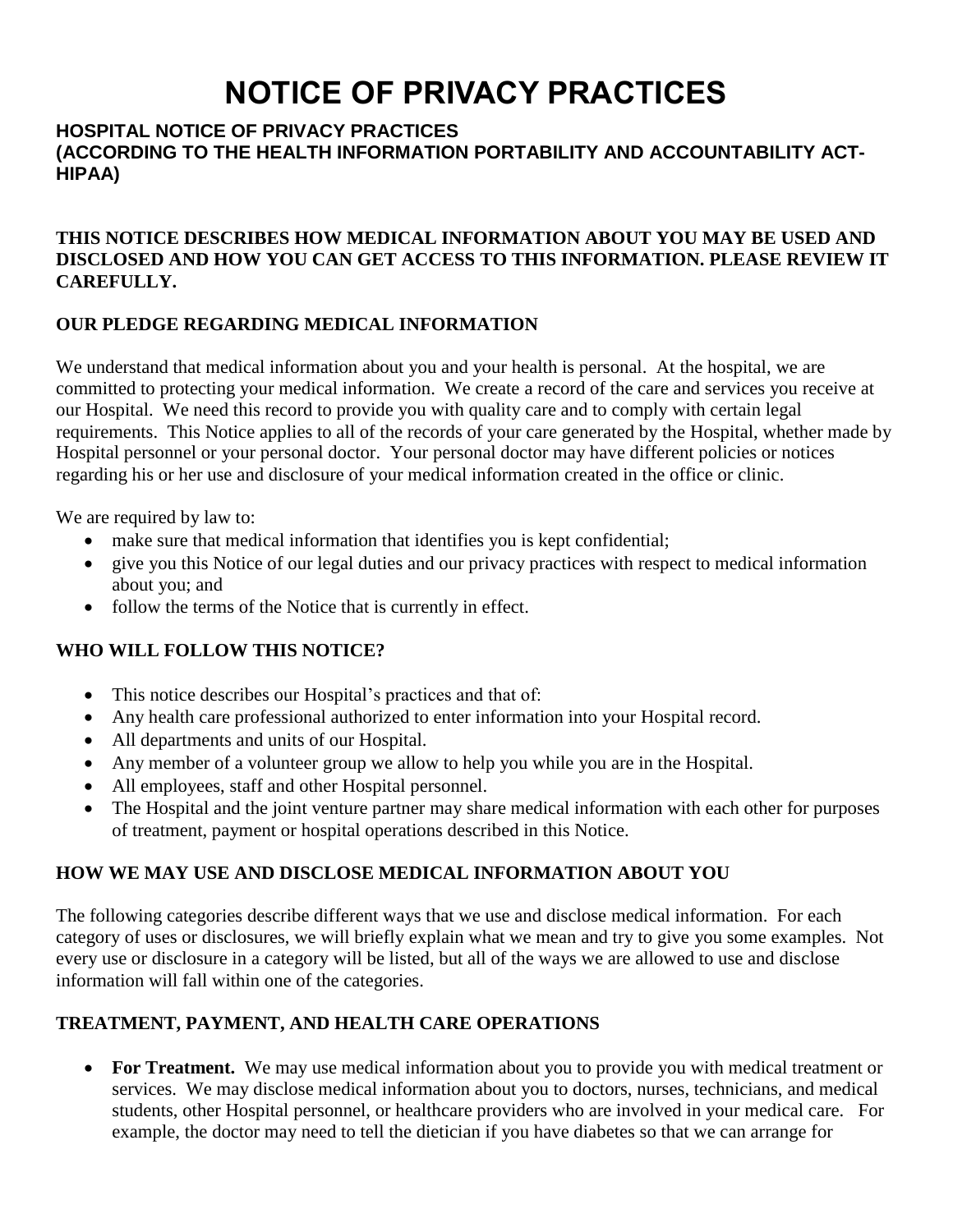appropriate meals. Different departments of the Hospital may also share medical information about you to coordinate your different health care needs.

- For Payment. We may use and disclose medical information about you so that the treatment and services you receive at the Hospital may be billed to and payment may be collected from you, an insurance company or a third party.
- **For Health Care Operations.** We may use and disclose medical information about you for Hospital operations. These uses and disclosures are necessary to run the Hospital and make sure that all of our patients receive quality care. For example, we may use medical information to review our treatment and services and to evaluate the performance of our staff in caring for you.

## **GENERAL USES AND DISCLOSURES OF HEALTH INFORMATION**

- **Appointment Reminders**. We may use and disclose your medical information to contact you and remind you of an appointment for treatment or medical care at the Hospital.
- **Treatment Alternatives.** We may use and disclose your medical information to tell you about or recommend possible treatment options or alternatives that may be of interest to you.
- **Health-Related Benefits and Services.** We may use and disclose your medical information to tell you about health-related benefits or services that may be of interest to you.
- **Hospital Directory.** We may include certain limited information about you in the Hospital directory while you are a patient at the Hospital. This information may include your name, location in the Hospital, your general condition, and your religious affiliation. If you do not wish to be listed in the Hospital directory, you may choose to opt out of the Hospital directory during your hospitalization.
- **Marketing.** We may use your medical information to communicate freely with you about treatment options and other health-related information such as disease management programs, but we will not give your confidential medical information to a third party for purposes of marketing products.
- **Individuals Involved in Your Care or Payment for Your Care.** We may release medical information about you to a friend or family member who is involved in your medical care or who helps pay for your care. With your permission, we may also tell your family or friends your condition and that you are in the Hospital.

## **USES AND DISCLOSURES THAT DO NOT REQUIRE YOUR AUTHORIZATION FOR RELEASE**

- As Required By Law. We will disclose your medical information when required to do so by federal, state or local law.
- **To Avert a Serious Threat to Health or Safety.** We may use and disclose your medical information when necessary to prevent a serious threat to your health and safety or to the health and safety of the public or another person.
- **Organ and Tissue Donation.** If you are an organ donor, we may release your medical information to organizations that handle organ procurement, organ, eye or tissue transplantation, or organ donations, as necessary to facilitate organ or tissue donation and transplantation.
- **Military and Veterans.** If you are a member of the armed forces, we may release your medical information as required by military command authorities. We may also release medical information about foreign military personnel to the appropriate foreign military authority.
- **Workers' Compensation.** We may release your medical information to comply with requirements of workers' compensation programs and associated state laws. These programs provide benefits for workrelated injuries or illness.
- **Public Health Risks.** We may disclose your medical information for public health activities. These activities generally include the following:
	- to prevent or control disease, injury or disability;
	- $\blacksquare$  to report births and deaths
	- to report child abuse or neglect
	- to report reactions to medications or problems with products;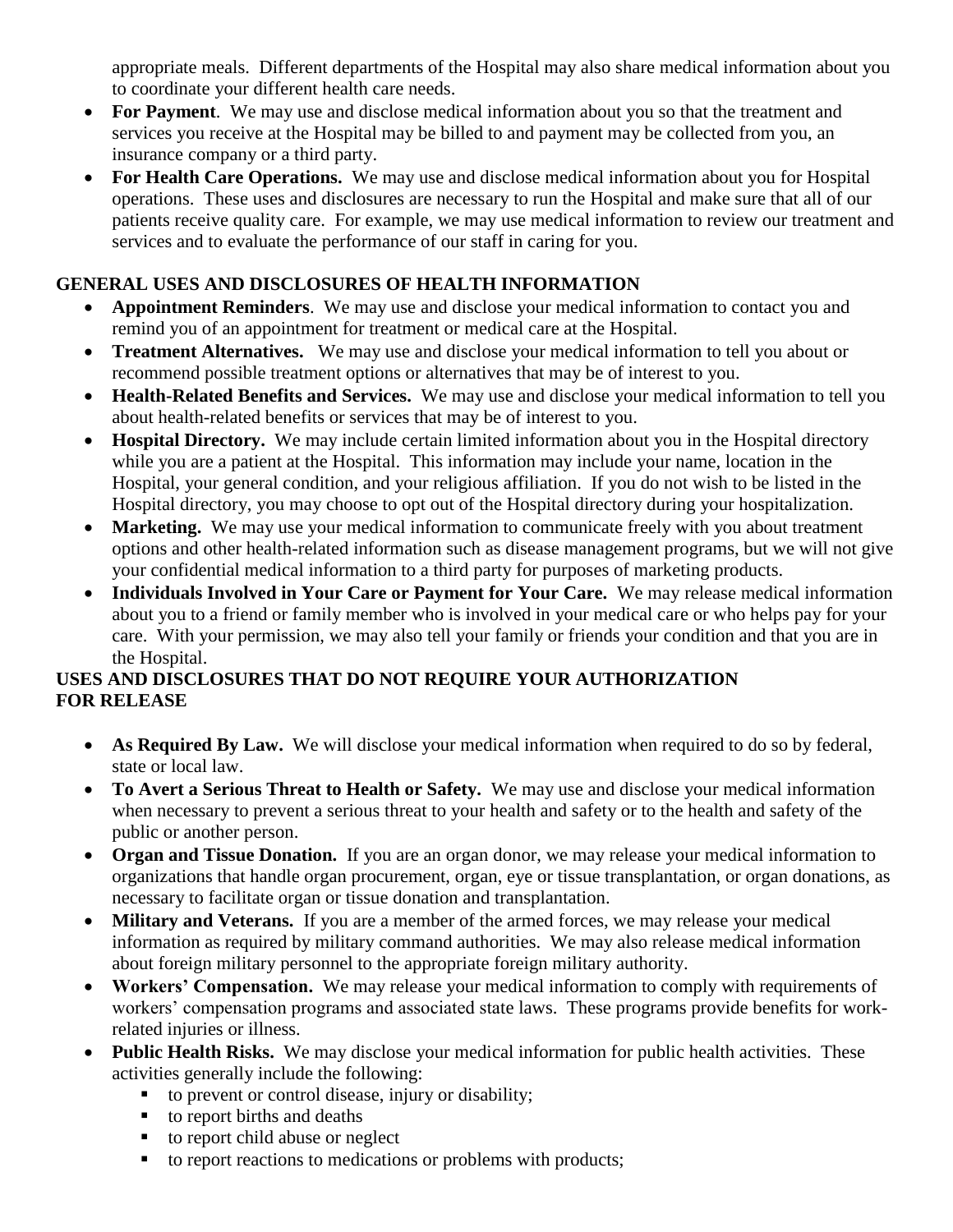- to notify people of recalls of products they may be using;
- to notify a person who may have been exposed to a disease or may be at risk for contracting or spreading a disease or condition;
- to notify the appropriate government authority if we believe a patient has been the victim of abuse, neglect or domestic violence. We will only make this disclosure if you agree or when required or authorized by law.
- **Health Oversight Activities.** We may disclose your medical information to a health oversight agency for activities authorized by law.
- **Lawsuits and Disputes.** If you are involved in a lawsuit or dispute, we may disclose medical information about you in response to a court or administrative order. We may also disclose medical information about you in response to a subpoena, discovery request, or other lawful process by someone else involved in the dispute, but only if efforts have been made to tell you about the request or to obtain an order protecting the information requested.
- Law Enforcement. We may release medical information if asked to do so by a law enforcement official.
	- o In response to a court order, subpoena, warrant, summons or similar process and after consulting legal counsel.
	- o To identify or locate a suspect, fugitive, material witness, or missing person;
	- o About the victim of a crime if, under certain limited circumstances, we are unable to obtain the person's agreement;
	- o About a death we believe may be the result of criminal conduct;
	- o About criminal conduct at the Hospital; and
	- $\circ$  In emergency circumstances, to report a crime, the location of the crime or victims, or the identity, description, or location of the person who may have committed the crime.
- **Coroners, Medical Examiners and Funeral Directors.** We may release your medical information to a coroner or medical examiner. This may be necessary, for example, to identify a deceased person or determine the cause of death. We may also elease medical information about patients of the Hospital to funeral directors as necessary to carry out their duties.
- **National Security and Intelligence Activities.** We may release medical information about you to authorized federal officials for intelligence, counterintelligence, and other national security activities authorized by law.
- **Protective Services for the President and Others.** We may disclose medical information about you to authorized federal officials for the purpose of providing protection to the President or foreign heads of state or for the purposes of conducting special investigations.
- **Inmates.** If you are an inmate of a correctional institution or under the custody of a law enforcement official, we may release your medical information to the correctional institution or law enforcement official.

# **OTHER USES OF MEDICAL INFORMATION**.

Other uses and disclosures of medical information not covered by this Notice or the laws that apply to the use and disclosure of your medical information will be made only with your written permission. If you provide us permission to use or disclose medical information about you, you may revoke that permission, in writing, at any time. If you revoke your permission, we will no longer use or disclose medical information about you for the reasons covered by your written authorization. We cannot, however, take back any disclosures we have already made with your permission.

# **YOUR RIGHTS REGARDING YOUR MEDICAL INFORMATION**

• **Right To Inspect and Copy.** You have the right to inspect and copy your medical information, including medical and billing records, but not psychotherapy notes.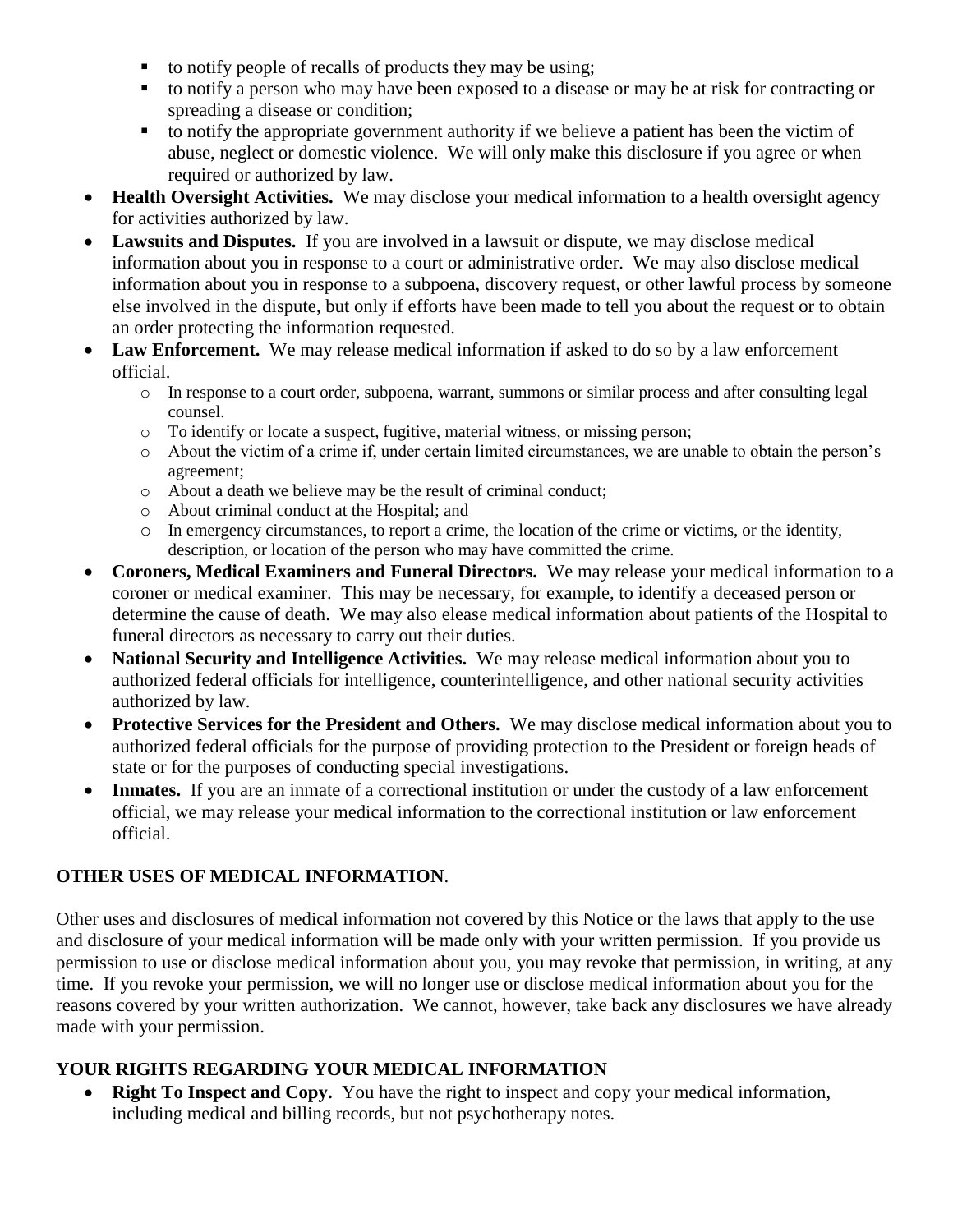To inspect and copy your medical information, you must submit your request in writing to the Hospital's medical records department. If you request a copy of the information, we may charge a fee for the costs of copying, mailing or other supplies associated with your request.

We may deny your request to inspect and copy in limited circumstances. If you are denied access to medical information, you may request that the denial be reviewed.

Another licensed health care professional chosen by the Hospital will review your request and the denial. The person conducting the review will not be the person who denied your request.

**Right to Amend.** If you feel that medical information we have about you is incorrect or incomplete, you may ask us to amend the information. To request an amendment, your request must be made in writing, and submitted to the Hospital Administrator, and include a reason that supports your request.

#### **We may deny your request if you ask us to amend information that:**

- Was not created by us, unless the person or entity that created the information is no longer available to make the amendment;
- Is not part of the medical information kept by or for the Hospital;
- Is not part of the information which you would be permitted to inspect and copy; or
- Is accurate and complete.
- **Right to an Accounting of Disclosures.** You have the right to request an "accounting of disclosures." This is a list of the disclosures we made of medical information about you.

To request this list or accounting of disclosures, you must submit your request in writing to the Hospital administrative office. Your request must state a time period which may not be longer than six years and may not include dates before April 14, 2003. The first list you request within a 12 month period is free. For additional lists, we may charge you for the costs of providing the list. We will notify you of the cost involved and you may choose to withdraw or modify your request at that time before any costs are incurred.

#### **Right to Request Restrictions.** You have the right to request a restriction or

limitation on the medical information we use or disclose about you for treatment, payment or health care operations. You also have the right to request a limit on the medical information we disclose about you to someone who is involved in your care or the payment for your care, like a family member. For example, you could ask that we not use or disclose information about a surgery you had. We may require you to make such requests in writing but are not required to grant all restriction requests. If we do agree, we will comply with your request unless the information is needed to provide you emergency treatment.

# • **Right to Request Alternative Means of Communicating Confidential Information**

You may ask us to communicate your information by alternative means (such as by fax) or to an alternative location (such as a business address). We may require patients to make such requests in writing.

• **Right to a Notice of Privacy Practices.** You have the right to a paper copy of this notice. You may ask us to give you a copy of this notice at any time. Even if you have agreed to receive this notice electronically, you are still entitled to a paper copy of this notice. You may obtain a paper copy of this notice from the Hospital administrative office.

### **CHANGES TO THIS NOTICE**

We reserve the right to change the information in this Notice. Any changes we make will remain consistent with applicable federal and state laws protecting patient information. We will post a copy of the current notice in the Hospital. Each time you register at or are admitted to the Hospital for treatment or health care services as a patient, we will offer you a copy of the current Notice in effect. You may also request a copy of the current Notice by calling or writing the Privacy Officer for the hospital.